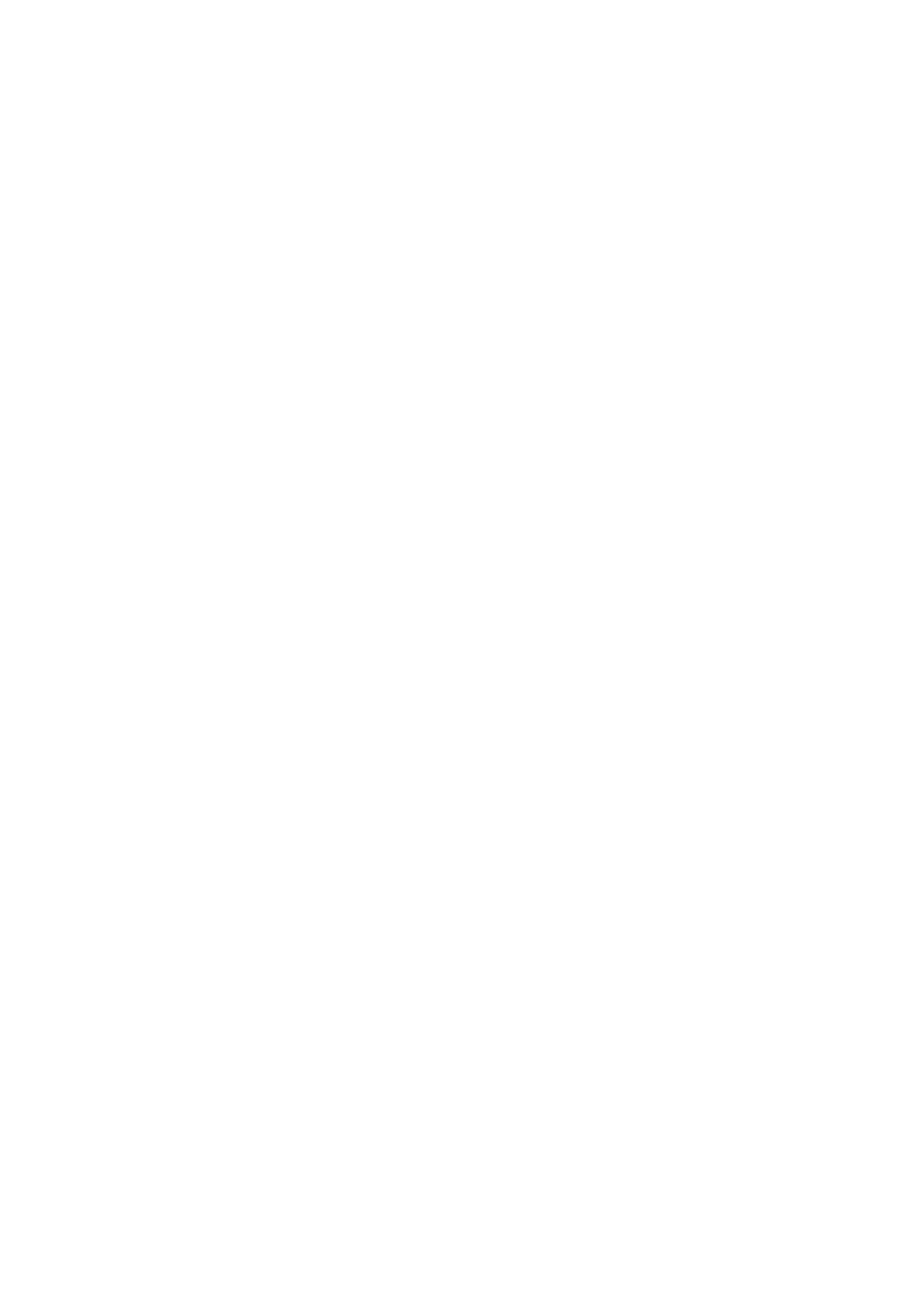InCoTES 2021 ISSN: 978-602-6258-14-4

# **Implementation of Powtoon Media On Students' Fiction Writing Learning Junior High School**

**Ermawati<sup>1</sup> , Siti Rochmiyati<sup>2</sup> , Desy Rufaidah<sup>3</sup> , Anggita Aprilia<sup>4</sup> , Anggun Solehati<sup>5</sup>** 1,2,3,4,5Universitas Sarjanawiyata Tamansiswa, Indonesia 1 [ermawati@ustjogja.ac.id](mailto:ermawati@ustjogja.ac.id)

| <b>Article Info</b>                                     | <b>Abstract</b>                                                                                                                                                                                                                                                                                                                                                                                                                                                                                                                                                                                                                                                                                                                                                                                                          |
|---------------------------------------------------------|--------------------------------------------------------------------------------------------------------------------------------------------------------------------------------------------------------------------------------------------------------------------------------------------------------------------------------------------------------------------------------------------------------------------------------------------------------------------------------------------------------------------------------------------------------------------------------------------------------------------------------------------------------------------------------------------------------------------------------------------------------------------------------------------------------------------------|
|                                                         | This study aims to describing the implementation of Powtoon media in Fiction<br>Writing Learning for Junior High School Students Curriculum 2013. The data                                                                                                                                                                                                                                                                                                                                                                                                                                                                                                                                                                                                                                                               |
| <b>Keywords</b>                                         | in this study are in the forms of learning and learning tools using Powtoon<br>media. There are two kinds of data sources, namely primary and secondary data.                                                                                                                                                                                                                                                                                                                                                                                                                                                                                                                                                                                                                                                            |
| Powtoon<br>Audiovisual Media<br><b>Writing Learning</b> | Primary data is Powtoon media. In addition, secondary data comes from<br>research based on of Anggita Aprilia and Anggun Solehati's thesis. The<br>instrument of this research is the researcher themselves who have been equipped<br>with a set of theories and data cards that contain the Powtoon media and then<br>validated by an expert. Data collection techniques use interview techniques,<br>observation, and document analysis. The data analysis technique used is Miles<br>and Huberman's interactive analysis included data collection, data reduction,<br>data presentation, and conclusion drawing/verification. As the result, the<br>implementation of Powtoon media can improve junior high school student's<br>ability in writing fiction.<br>Keywords: Powtoon, Audiovisual Media, Writing Learning |

#### **Introduction**

Learning has several important components. In line with Ermawati, et al (2019: 93) reveal the learning components include learning objectives, learning materials, learning methods, learning media, learning evaluations, students, and educators. So that learning is planned and directed, educators need to prepare teaching materials. In accordance with previous research, Shelly, et al. (1997: 233) revealed that today's teachers should prepare materials in learning that better accommodate the individual needs, interests, and abilities of their students. In this regard, it takes the right method or strategy so that writing activities can become a pleasant habit. Furthermore, expressed by Ermawati, et al (2019: 93) the role of teaching materials is very important in the teaching and learning process because with the existence of teaching materials, it is hoped that learning activities will achieve optimal results. One of the teaching materials that support the learning process during a pandemic is teaching materials that are easily accessible, practical, and interesting so that they are easy to understand and can be studied at any time. Kurniawati (2015: 369) defines teaching materials or learning materials (instructional materials) are all knowledge, attitudes and skills that must be learned by a student in order to achieve the expected core competencies (KI) and basic competencies (KD). The role of teaching materials in the teaching and learning process is very important, because students will more easily understand and understand the lessons they receive. Teaching materials are divided into two, namely printed teaching materials and non-printed teaching materials. Textbooks are included in printed teaching materials while non-printed teaching materials can be in the form of audiovisual videos. Based on the explanation above, it can be concluded that teaching materials are materials or subject matter that are systematically arranged including knowledge, attitudes, and skills so that learning objectives are achieved.

One aspect of teaching materials is the development of learning materials. Educators must optimize technology as a medium for learning. One of the technological media that can be used by teachers is audio-visual media in the form of Powtoon. Powtoon is the name of an IT-based application that is useful for making animated cartoon videos in a concise and free manner. According to Villar in Andrianti (2017: 60) argues that Powtoon is a webbased application provided for users to create animated videos by manipulating objects, importing images, providing music, and adding sound. On the other hand, according to Shannon Mershand in Dewi (2019: 2) powtoon is an online service-based animation software that allows users to quickly and easily create animated presentations by manipulating objects, inserting images, entering music and also entering user recordings. Then,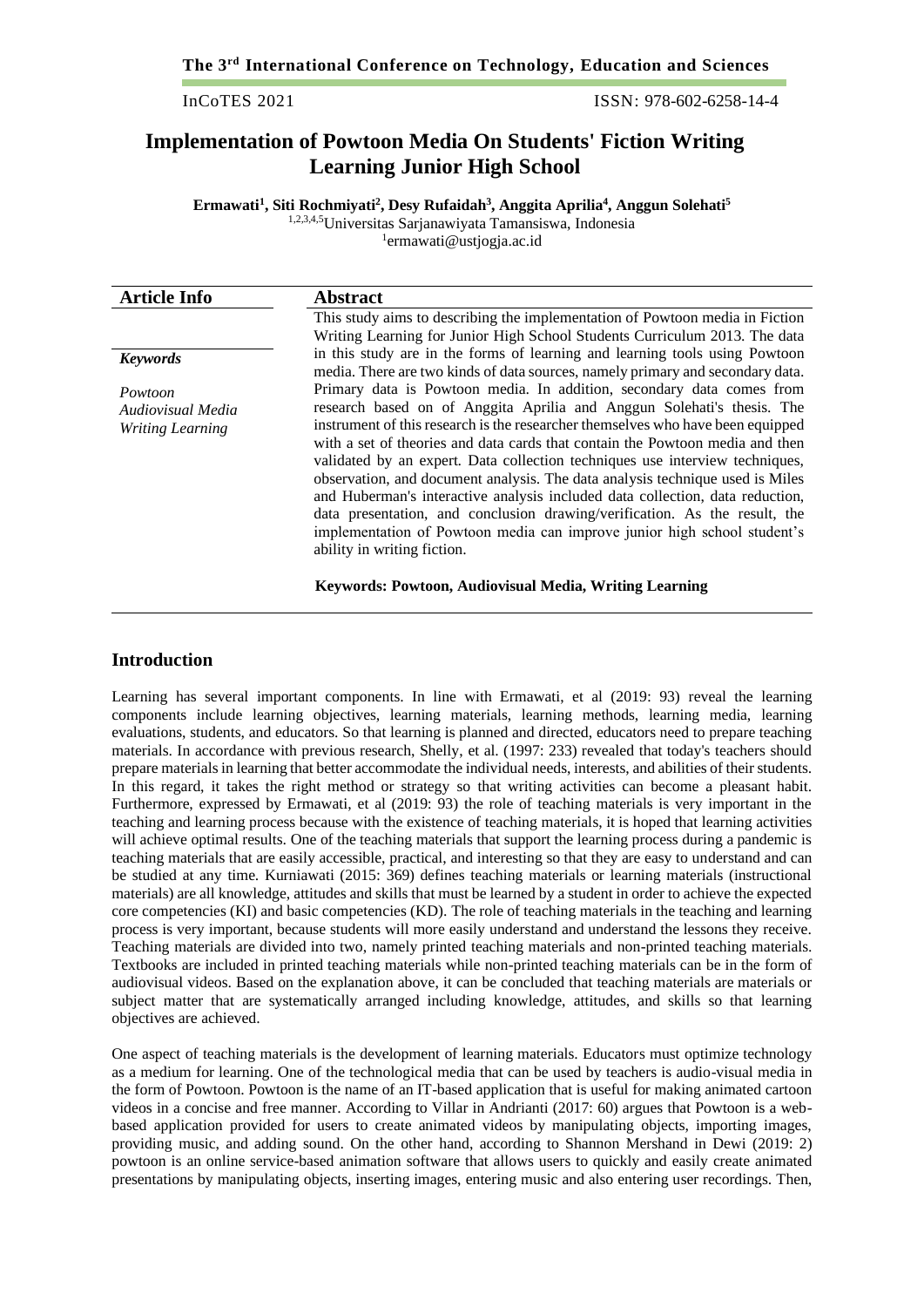Ariyanto, et al (2018: 123) revealed Powtoon is an online application program on the internet and functions as a video maker application for presentations and learning media. Based on the understanding of some of the opinions above, it can be concluded that Powtoon is an online web-based software that is used to create interesting videos including inserting images, music, and entering voice recordings of users in conveying material or messages. The advantages of powtoon media are the various animation features and more evocative transition effects. In addition, the timeline setting in the application can be considered easier than other similar applications. With the audio visual powtoon media, it is hoped that it can help teachers improve language skills and achieve learning goals.

Language skills that include four main components and one of them is writing skills which are used to convey messages through writing or characters. Ermawati and Widowati (2020: 23) state that writing is the most difficult language skill when compared to other language skills. Writing skills are not an instant process, meaning that the writing process must be carried out continuously and continuously. Writing is the last skill that is acquired after listening, speaking, and writing language skills.

Various writing skills in learning include writing poetry in class VIII and short stories in class IX. Both are fictional texts. Fiction texts in this discussion include short stories and poetry texts. According to Waluyo in (Andhika 2016:21) poetry texts are literary works that express the poet's thoughts and feelings imaginatively and are composed by concentrating all the power of language by focusing on the physical and mental structures. Added by Aminuddin (2008:134) which states that poetry is defined as "making" and "making" because through poetry basically someone has created a world of its own, which may contain messages or descriptions of certain atmospheres, both physically and mentally. So the poetry text is writing that expresses the poet's thoughts and feelings imaginatively, both fiction and spiritual. Meanwhile, the purpose of short stories according to Taufik in Hillan (2017: 35) reveals that short stories are a reflection of some of the realities of life. In the process of writing fiction texts, the author is given a poetic license and freedom of language so that through these two texts, students can write creatively so that hopefully students will start to like writing activities. Based on the background of the problem described previously, the problem formulated, namely How is the implementation of Powtoon media in Learning to Write Fiction for Junior High School Students Curriculum 2013? with the aim of the research describing the implementation of powtoon media in Learning to Write Fiction for Junior High School Students Curriculum 2013.

## **Method**

This research is a qualitative descriptive study. The data in this study are in the form of learning and learning tools with powtoon media. There are two kinds of data sources, namely primary and secondary data. Primary data is powtoon media. In addition, secondary data comes from research based on Anggita Aprilia and Anggun Solehati's thesis. The instrument of this research is the researcher themselve who have been equipped with a set of theories and data cards that contain the powtoon media and then validated by an expert. Data collection techniques use interview techniques, observation, and document analysis. The data analysis technique used is Miles and Huberman's interactive analysis including data collection, data reduction, data presentation, and conclusion drawing/verification**.**

## **Results and Discussion**

Conditions at the time of skilled learning to write fiction texts, students feel they have not been able to choose the right vocabulary, have difficulty expressing ideas or ideas, students think learning writing skills is more difficult than learning and understanding theory, while in terms of educators how to generate students' personal motivation. Based on these conditions, one of the things that can be done is by optimizing the learning media. The stages of developing audiovisual media include compiling a prototype, then expert validation and stakeholder validation. The results from the expert need to be revised in the learning objectives section of the lesson plan that does not yet contain ABCD. In the Powtoon learning media section, voice and writing need to be optimized. From stakeholders, KD must be detailed and derived from KI and RPP made, namely two meetings, learning steps should be described in two meetings instead of one meeting. In the final stage, namely the stage of testing the test results at SMP N 1 Pandak and SMP N 4 Banguntapan.

In this part of the test, Powtoon implementation data is obtained. The implementation stage is described as follows. First, students open the link for learning to write fiction via <https://youtu.be/NNYQ4Qj2S7M> and <https://youtu.be/KL2SKsAFLYw> . Second, students observe and listen to learning videos from the powtoon site. Third, students ask the teacher about the material. Fourth, students record important information related to the text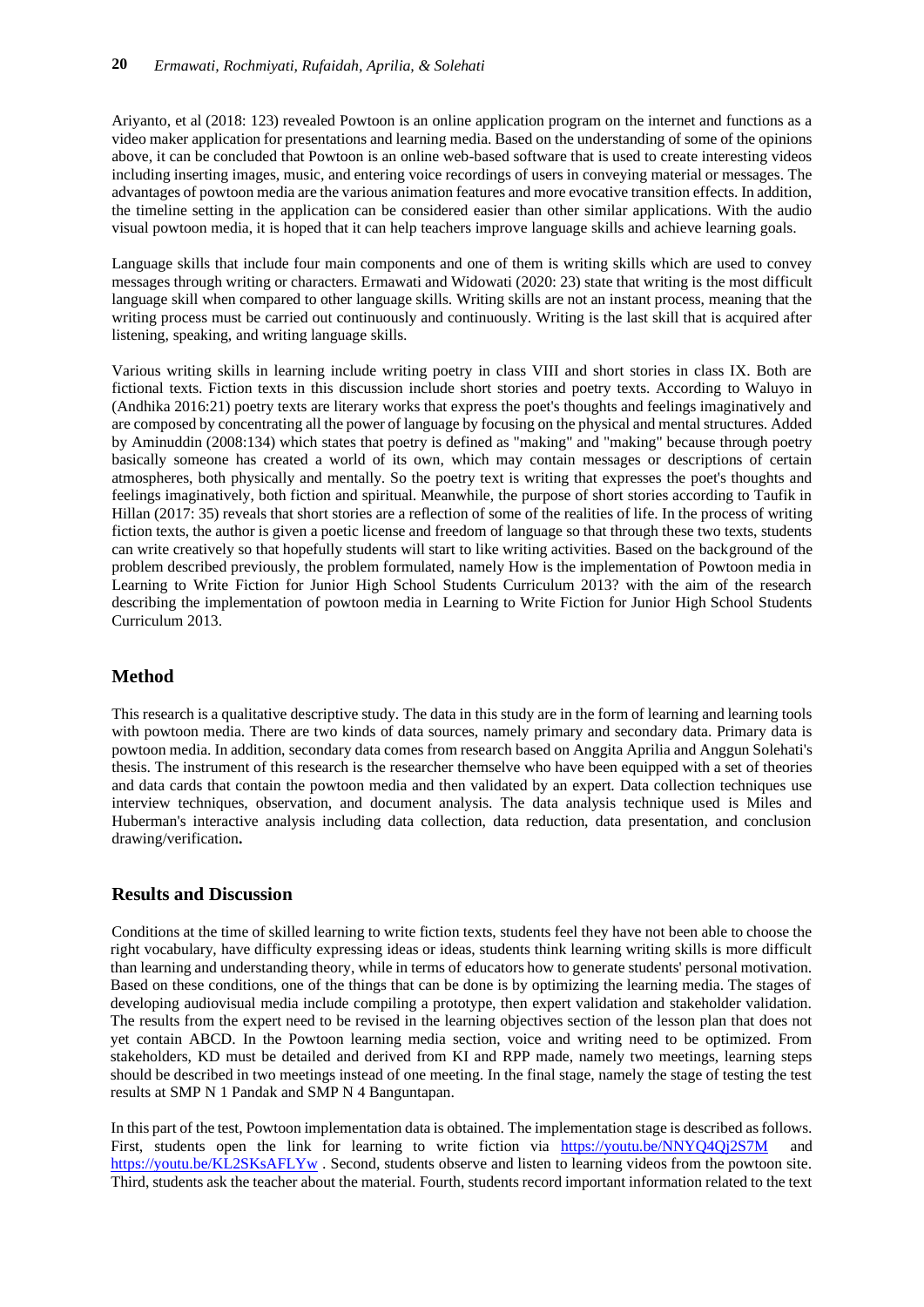in the powtoon carefully. Fifth, students try to describe and discuss the information obtained with the teacher and friends. Sixth, students communicate and conclude learning. This learning step was adapted from a scientific approach that is very close to the Tri-N concept in previous research. Ermawati, et al (2020: 13) used the term Tri-N in Niteni-Observing-Associating-Associating, *Nirokke-Associating-and Nambahi*-Communicating-Designing. -Creating, etc.

From the results of the trial analysis, the results of the implementation of Powtoon media in class IX of SMP Negeri 1 Pandak and Class VIII of SMP Negeri 4 Banguntapan are described as follows.

| Table 1. Test Results with Powtoon Media at SMP N 1 Pandak |                            |                                                              |                                                      |                                                              |                                                             |  |  |  |
|------------------------------------------------------------|----------------------------|--------------------------------------------------------------|------------------------------------------------------|--------------------------------------------------------------|-------------------------------------------------------------|--|--|--|
| N <sub>0</sub>                                             | Aspect                     | <b>Value Before</b><br><b>Small Scale</b><br><b>Sampling</b> | Value After<br><b>Small Scale</b><br><b>Sampling</b> | <b>Value Before</b><br><b>Large Scale</b><br><b>Sampling</b> | <b>Value After</b><br><b>Large Scale</b><br><b>Sampling</b> |  |  |  |
|                                                            | Kesesuaian Isi             | 3                                                            | 3,3                                                  | 3,3                                                          | 3,65                                                        |  |  |  |
| $\mathcal{D}_{\mathcal{L}}$                                | Kesesuaian struktur bahasa | 3                                                            | 3.4                                                  | 3,5                                                          | 3,55                                                        |  |  |  |
|                                                            | Kesesuaian unsur teks      | 3                                                            | 3,2                                                  | 3.4                                                          | 3,75                                                        |  |  |  |
| 4                                                          | Kesesuaian Majas           | 2.6                                                          | 2,8                                                  | 3,05                                                         | 3,75                                                        |  |  |  |
|                                                            | Kesesuaian penulisan ejaan | 2,8                                                          | 2,9                                                  | 2,95                                                         | 3,6                                                         |  |  |  |
|                                                            | <b>Total</b>               | 14,4                                                         | 15,6                                                 | 16,2                                                         | 18,3                                                        |  |  |  |
| <b>Mean</b>                                                |                            | 2,88                                                         | 3,12                                                 | 3,24                                                         | 3,66                                                        |  |  |  |

Based on the data from the small and large sampling (before and after) it can be concluded that the score before the small scale sampling is an average score of 2.88, after the score small scale sampling the average score is 3.12. Then, the results of the test scores before the large average score were 3.24 and after the large scale sampling the average score was 3.66. This increase also occurred during the trial implementation at SMP Negeri 4 Banguntapan. The description of the results is as follows.

| Table 2. Test Results with Powtoon Media at SMP N 4 Banguntapa |                               |                                                              |                                            |                                                              |                                                             |  |  |
|----------------------------------------------------------------|-------------------------------|--------------------------------------------------------------|--------------------------------------------|--------------------------------------------------------------|-------------------------------------------------------------|--|--|
| N <sub>0</sub>                                                 | <b>Aspect</b>                 | <b>Value Before</b><br><b>Small Scale</b><br><b>Sampling</b> | <b>Value After</b><br><b>Limited Trial</b> | <b>Value Before</b><br><b>Large Scale</b><br><b>Sampling</b> | <b>Value After</b><br><b>Large Scale</b><br><b>Sampling</b> |  |  |
|                                                                | Kesuaian Isi<br>dengan Tema   | 2,7                                                          | 2,8                                        | 3,2                                                          | 3,5                                                         |  |  |
| 2                                                              | Isi                           | 2,7                                                          | 2,9                                        | 3,3                                                          | 3,6                                                         |  |  |
| 3                                                              | Diksi                         | 2,5                                                          | 2,4                                        | 2,8                                                          | 3,4                                                         |  |  |
| 4                                                              | Majas                         | 2,3                                                          | 2,1                                        | 2,8                                                          | 3,1                                                         |  |  |
|                                                                | Ejaan dan<br><i>Tatatulis</i> | 3                                                            | 2,9                                        | 3.4                                                          | 3,6                                                         |  |  |
|                                                                | <b>Total</b>                  | 13,3                                                         | 13,2                                       | 15,55                                                        | 17,2                                                        |  |  |
|                                                                | <b>Mean</b>                   | 2,66                                                         | 2,64                                       | 3,11                                                         | 3,44                                                        |  |  |

Based on the data from the small and large trials (before and after) it can be concluded that the score before the small scale sampling is an average score of 2.66, after the small scale sampling the average score is 2.64. Then the score before the large scale sampling of the average score is 3.11 while after the large scale sampling the average score is 3.44.

The results of all Powtoon implementation trials at SMP N 1 Pandak and SMP N 4 Banguntapan showed that there was an increase in fiction writing skills. Thus, based on the test results, Powtoon media is feasible and effective to be used as a medium for learning to write fiction texts.

The second previous research is Andrianti, Yeni, L.R. Retno Susanti, and Hudaidah (2016) stated that the application of Audiovisual-Based Powtoon learning media that was applied using Macromedia Flash Professional 8 was developed to be valid after going through the evaluation stage of experts who were competent in their respective fields (expert review) and field trials (field test). The students' learning outcomes obtained from the pretest score of 48.7 with a very low category and an increase in the posttest score of 84.3 from 0% of the number of students who could not reach the KKM to 100% of the students who could achieve the KKM. The result of this research is that the Audiovisual-Based Powtoon learning media that is applied using Macromedia Flash Professional 8 has a very good effect on enthusiasm and can attract students' interest in learning. The feasibility and effectiveness are supported by several previous studies, namely Dewi, Rischa, et al (2019), a learning media product based on Powtoon text reports on the results of observations of class X SMA which have been validated.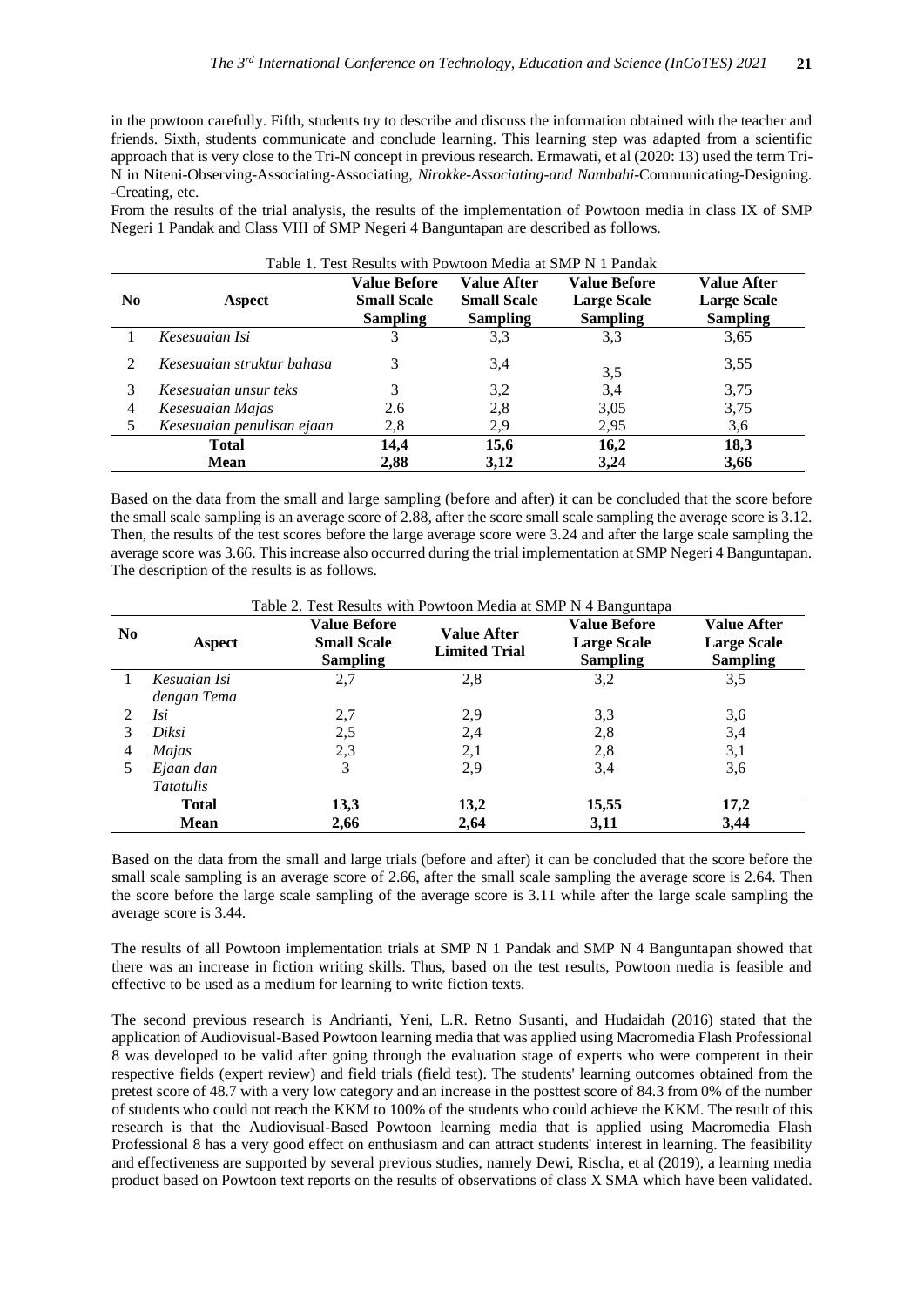Validation is carried out by expert lecturers to test the feasibility of the product. The validation results from material experts obtained an average percentage of 82% and media experts obtained an average percentage of 81.25%. A similar study on Powtoon in Chile, Pais (2017: 129) stated that students had a positive opinion about the use of Powtoon in the development of learning activities in undergraduate education for TIDR course teachers. Most of the female students consider Powtoon as a motivational tool to create interactive materials through animations and videos. Powtoon supports the teaching and learning process, for knowledge and skills development.

Thus, based on the results of testing the implementation of powtoon media and supported by previous research, it is concluded that audiovisual media (powtoon) is feasible and effective to use in the fiction writing skills of junior high school students.

#### **Conclusion**

Based on the results of the trial implementation of powtoon media in class IX of SMP N 1 Pandak and class VIII of SMP N 4 Banguntapan, it was found that fiction writing skills had increased. At SMP N 1 Pandak, the score before the small scale sampling was obtained, namely an average score of 2.88, after the small scale sampling the average score was 3.12. Then, the results of the test scores before the large scale sampling average score were 3.24 and after the large scale sampling the average score was 3.66. In SMP 4 Banguntapan also obtained the results of the score before the small scale sampling, namely an average score of 2.66, after the small scale sampling the average score was 2.64. Furthermore, the results of the score before the large scale sampling the average score was 3.11 while after the large scale sampling had an average score of 3.44. Thus, the implementation of Powtoon media can improve the fiction writing skills of junior high school students.

### **References**

Aminudin. 2009. *Kreatif Menulis Puisi dan Cerita Pendek*. Tangerang: Citralab.

- Andhika, Ayu, Raheni Suhita, dan Sri Hastuti. 2016. "Upaya Meningkatkan Motivasi dan Keterampilan Menulis Puisi Bebas melalui Model Pembelajaran *Picture and Picture* pada siswa Sekolah Menengah Pertama". *BASASTRA Jurnal Penelitian Bahasa, Sastra Indonesia, dan Pengajarannya*. Vol. 4. No. 1. PP. 19-33.
- Andrianti, Yeni, L. R. Retno Susanti, Hudaidah. (2016). "Pengembangan Media *Powtoon* Berbasis Audiovisual pada Pembelajaran Sejarah". *Jurnal Ciksetra*. Vo.5. No. 9. Pp. 58-68
- Ariyanto, Rio, dkk. 2018. "Penggunaan Media *Powtoon* Untuk Meningkatkan Minat Dan Hasil Belajar Siswa Pada Kompetensi Dasar Mendeskripsikan Pelaku-Pelaku Ekonomi Dalam Sistem Perekonomian Indonesia (Studi Kasus Pada Siswa Kelas VIIID SMP Nurul Islam Jember Semester Genap Tahun Pelajaran 2017/2018)". *Jurnal Pendidikan Ekonomi*. Vo12. No.1. Pp.122-127. DOI: 10.19184/jpe.v12i1.7622.
- Dewi, Rischa, dkk. 2019. "Pengembangan Media Pembelajaran Berbasis Powtoon Teks Laporan Hasil Observasi Kelas X SMA". *Jurnal Kata*. Pp.1-8
- Ermawati dan Siti Rochmiyati. 2020. "Implemetasi Tri-N *(Niteni-Nirokke-Nambahi)* dan PPK (Penguatan Pendidikan Karakter) pada Perangkat Pembelajaran Teks Deskripsi Kelas VII SMP (2020)". *Jurnal Bahasa dan Sastra Indonesia* . Vol.9. No.1. Hlm.8-13. Semarang: Universitas Negeri Semarang. <https://doi.org/10.15294/jpbsi.v9i1.35756>
- Ermawati dan Widowati. 2020. "Implementasi Project Based Learning Untuk Meningkatkan Aktivitas dan Keterampilan Menulis Siswa SMP Taman Dewasa Jetis". *Jurnal Wacana Akademika*. Vol. 4. No.1. Pp.23- 32.
- Ermawati, Rochmiyati Siti, dan Desy Rufaidah. 2020. "Application of Tri-N (Niteni-Nirokke-Nambahi) in The Curriculum High School Story Text Book 2013". *In Prosiding International Conference on Technology, Education, and Science*. P.p. 93-96.
- Hillan, Amila, Suyitno, dan Sumarwati. 2017. "Gaya Bahasa Dan Diksi Dalam Kumpulan Cerpen Kesetiaan Itu Karya Hamsad Rangkuti Sebagai Materi Pembelajaran Bahasa Indonesia Di SMA." *Jurnal Penelitian Bahasa, Sastra Indonesia dan Pengajarannya. Vol. 5 No. 1.* Surakarta: Universitas Sebelas Maret Surakarta.